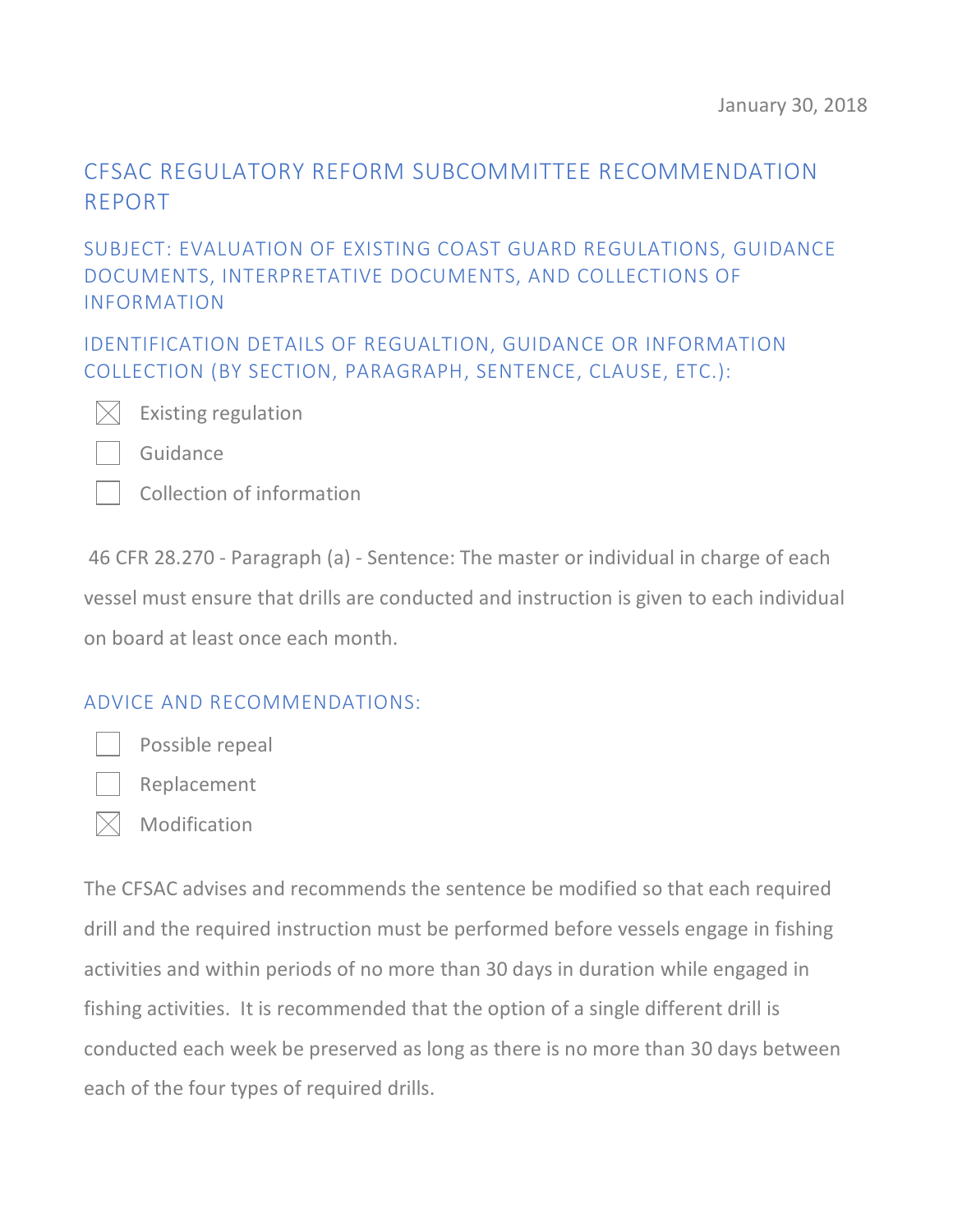### IF MODIFICATION - SPECIFIC RECOMMENDATIONS FOR HOW THE REGUALTION, GUIDANCE, OR INFORMATION COLLECTION SHOULD BE MODIFIED:

The CFSAC recommends the sentence modified to read: The master or individual in charge of each vessel must ensure that drills are conducted and instruction is given to each individual on board at least once each month while the vessel is engaged in fishing activities and that there is no more than 30 days between each abandoning the vessel drill, fighting a fire drill, recovering an individual from the water drill, minimizing the effects of unintentional flooding drill and the giving of the required instructions to each individual on board.

# HOW AND TO WHAT EXTENT REPEAL, REPLACEMENT OR MODIFICATION WILL REDUCE COSTS OR BURDENS TO INDUSTRY:

Types of costs – mark all that apply



Costs that are outdated or are no longer necessary

Costs which are no longer enforced as written or which are ineffective

Costs tied to reporting or recordkeeping requirements that impose burdens that exceed benefits (explain why the reporting or recordkeeping requirement is overly burdensome, unnecessary, or how it could be modified)

This sentence in the regulations is ambiguous. Regulations that are open to multiple interpretation cause unnecessary inefficiencies and burden on industry. Making the regulation clear will eliminate the inefficiencies and the burden to industry.

### THE EXTENT TO WHICH RISKS TO HEALTH OR SAFETY WOULD LIKELY INCREASE:

Risks to safety will likely decrease as drills are conducted and instruction is given more regularly. One possible interpretation of the regulation would allow drills to be conducted on July 1<sup>st</sup> and not again until August 31<sup>st.</sup> Although drills were conducted and instruction given once in each of the two months, it was not the intent of the